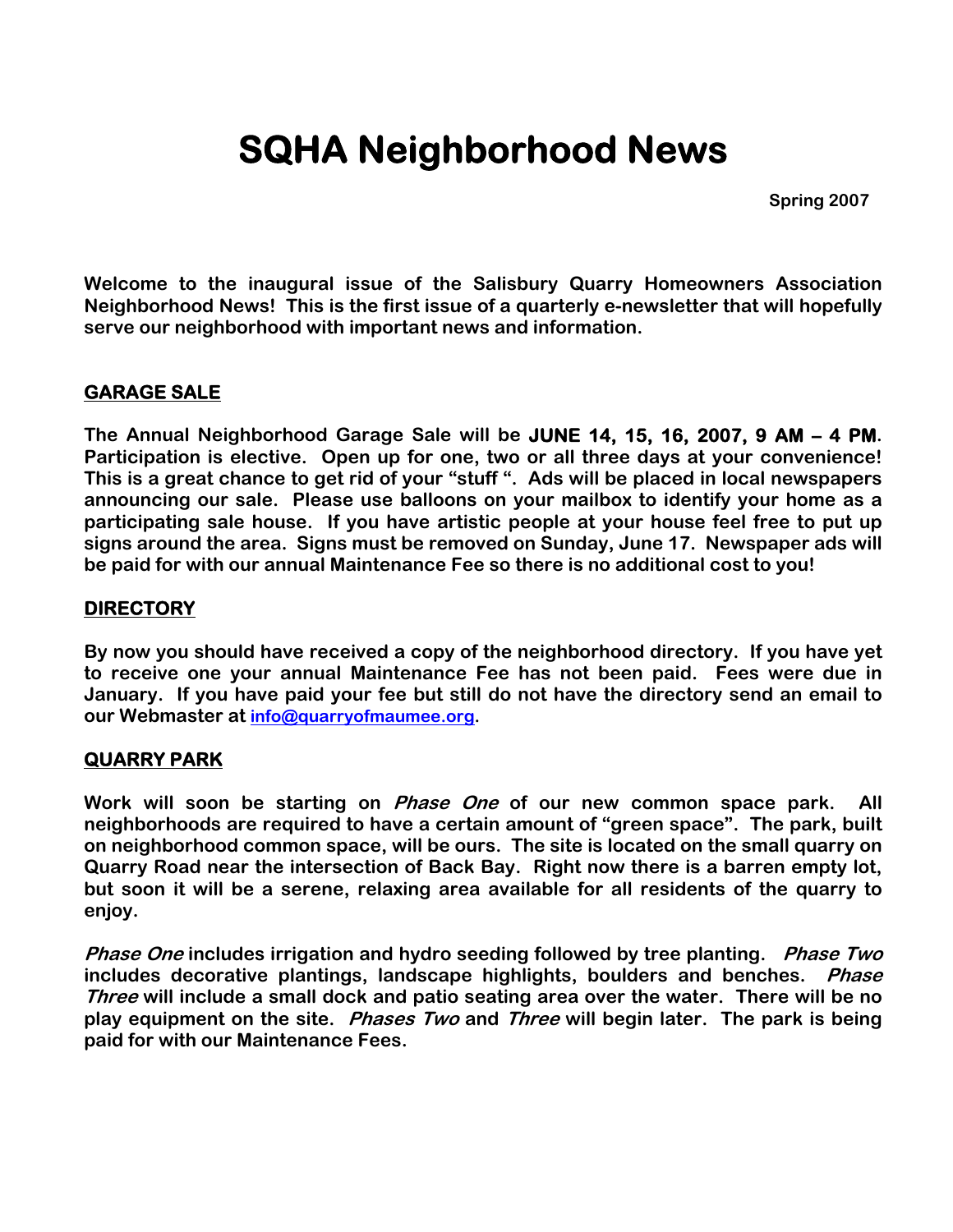# **SIGN**

**A new sign is being designed for the front entrance of our neighborhood. It will be similar to the one at the entrance of the Homestead. The sign will be a beautiful addition to our neighborhood Maintenance Fee funds are being used for the project.** 

# **STREETLIGHTS**

**With the beginning of daylight savings and school summer recess comes the time when children and adults spend more time outdoors. If you notice a streetlight that is out, flickering or in need of repair [click here](http://monclovatwp.org/street_light.html) to report it. Light the night!** 

# **KIDS**

**Keep children in mind when driving through our neighborhood. Kids are outside playing in the warm months. The speed limit is 25 mph.** 

# **TRASH**

**The garage is the place where trashcans are to be stored, according to our Deed Restrictions. Some residents are keeping trashcans outside the house. This is a DR violation, subject to fine. Please be considerate of your neighbors. Trashcans are to be removed from the street the same day the garbage is picked up. No one likes to look at an unsightly garbage can outside their window or when they drive down the street.** 

### **QUARRY COMMUNITY CENTER & POOL CLUB**

**Plans are moving forward for the Quarry Community Center and Pool Club to be developed across the street from the former beach club. The club will be an asset to the neighborhood and will definitely affect our property values in a positive way. This will be a members only club available to all Association residents!** 

**[Click here](http://www.quarrypoolclub.com/Home_Page.html) more information about the project.** 

#### **DOGS**

**Please do not let your dog(s) bark constantly. It is a township [noise violation](http://monclovatwp.org/sub/noise_resolution.pdf) and is extremely annoying to your neighbors now that the warm weather is approaching and windows are open. Annoying/barking dogs is the most reported annoyance on our website!** 

**Please be considerate of your neighbors.** 

#### **TREES**

**Easement trees should be pruned in the spring. The township will prune them if they interfere with their vehicles. Pruning suckers and collars at the bottom promotes healthy growth. Easement trees are to be planted every 35-50 feet on each lot. Red Maple is the type of tree required and can be purchased at any nursery.** 

**Beginning May 15, the Association's contracted landscaper will be planting trees on lots that do not meet the requirements. The cost of the tree (s) and labor will be billed to the homeowner.**